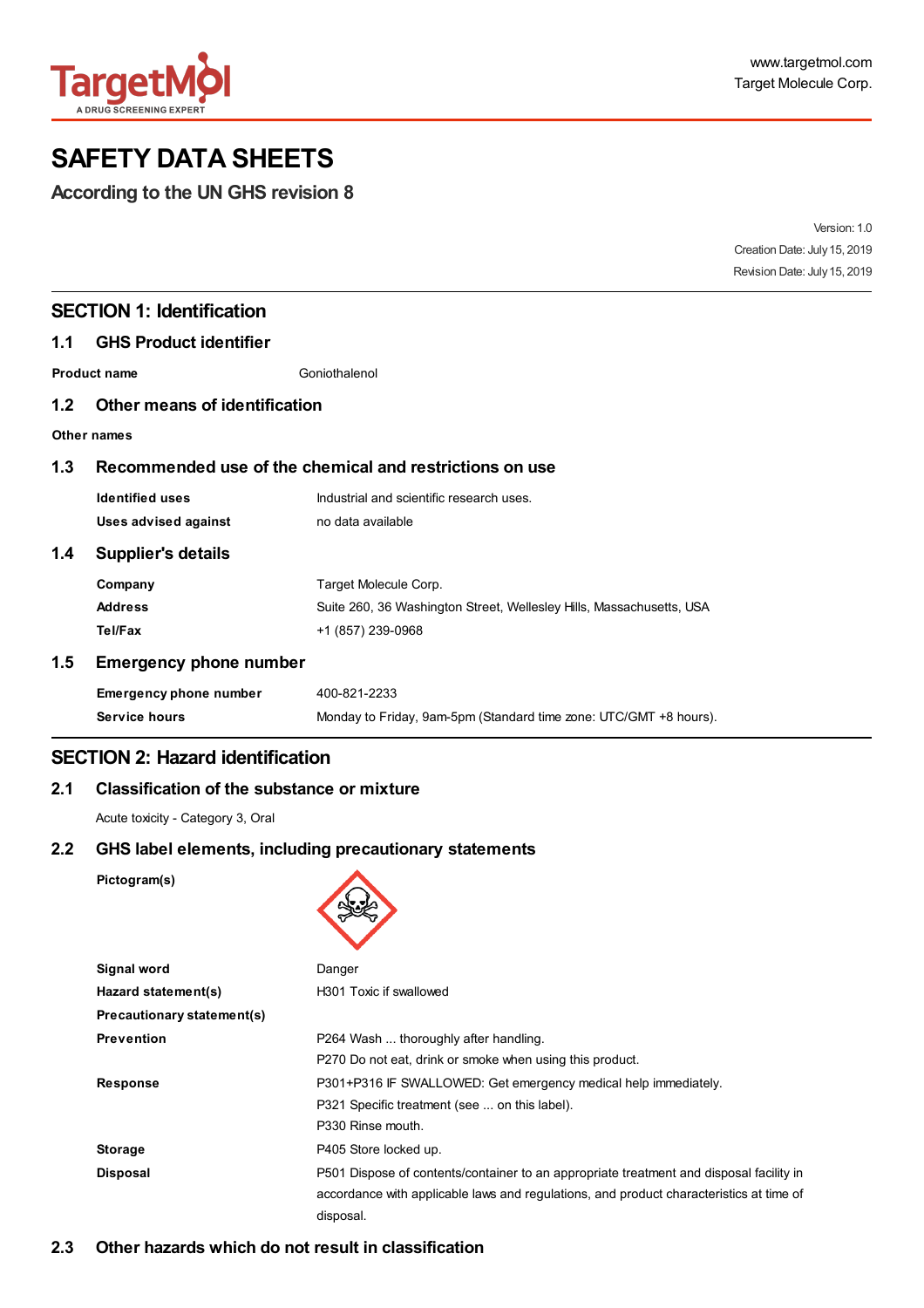no data available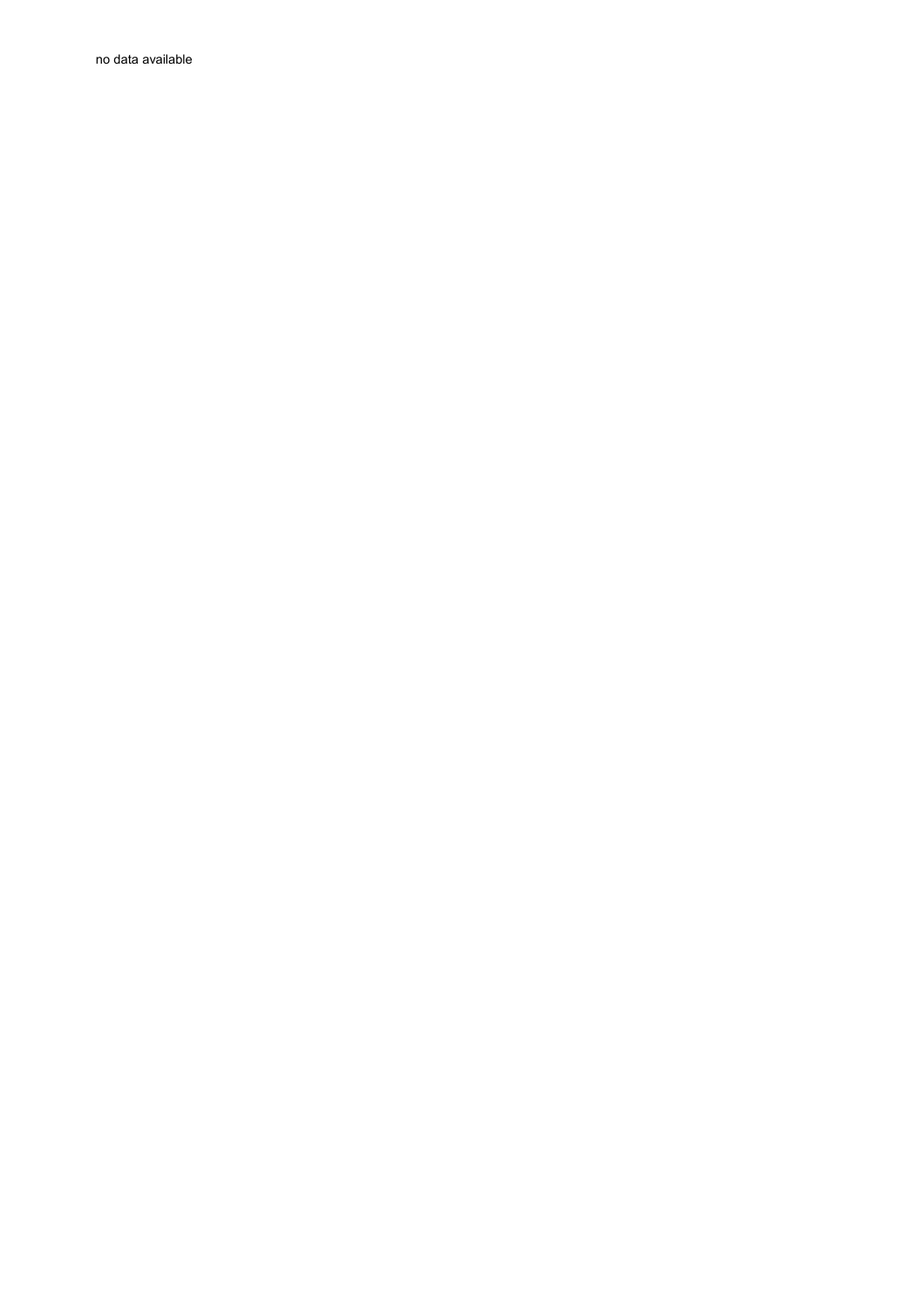# **SECTION 3: Composition/information on ingredients**

#### **3.1 Substances**

| <b>Chemical name</b>            | Common names and synonyms       | <b>CAS number</b> | ∣EC number | Concentration |
|---------------------------------|---------------------------------|-------------------|------------|---------------|
| substance-name-is-not-available | substance-name-is-not-available | 65408-91-5        |            | 100%          |

# **SECTION 4: First-aid measures**

#### **4.1 Description of necessary first-aid measures**

### **If inhaled**

Move the victim into fresh air. If breathing is difficult, give oxygen. If not breathing, give artificial respiration and consult a doctor immediately. Do not use mouth to mouth resuscitation if the victim ingested or inhaled the chemical.

#### **Following skin contact**

Take off contaminated clothing immediately. Wash off with soap and plenty of water. Consult a doctor.

#### **Following eye contact**

Rinse with pure water for at least 15 minutes. Consult a doctor.

#### **Following ingestion**

Rinse mouth with water. Do not induce vomiting. Never give anything by mouth to an unconscious person. Call a doctor or Poison Control Center immediately.

#### **4.2 Most important symptoms/effects, acute and delayed**

no data available

#### **4.3 Indication of immediate medical attention and special treatment needed, if necessary**

no data available

### **SECTION 5: Fire-fighting measures**

#### **5.1 Suitable extinguishing media**

Use dry chemical, carbon dioxide or alcohol-resistant foam.

#### **5.2 Specific hazards arising from the chemical**

no data available

#### **5.3 Special protective actions for fire-fighters**

Wear self-contained breathing apparatus for firefighting if necessary.

### **SECTION 6: Accidental release measures**

#### **6.1 Personal precautions, protective equipment and emergency procedures**

Avoid dust formation. Avoid breathing mist, gas or vapours.Avoid contacting with skin and eye. Use personal protective equipment.Wear chemical impermeable gloves. Ensure adequate ventilation.Remove all sources of ignition. Evacuate personnel to safe areas.Keep people away from and upwind of spill/leak.

#### **6.2 Environmental precautions**

Prevent further spillage or leakage if it is safe to do so. Do not let the chemical enter drains. Discharge into the environment must be avoided.

#### **6.3 Methods and materials for containment and cleaning up**

Collect and arrange disposal. Keep the chemical in suitable and closed containers for disposal. Remove all sources of ignition. Use spark-proof tools and explosion-proof equipment. Adhered or collected material should be promptly disposed of, in accordance with appropriate laws and regulations.

# **SECTION 7: Handling and storage**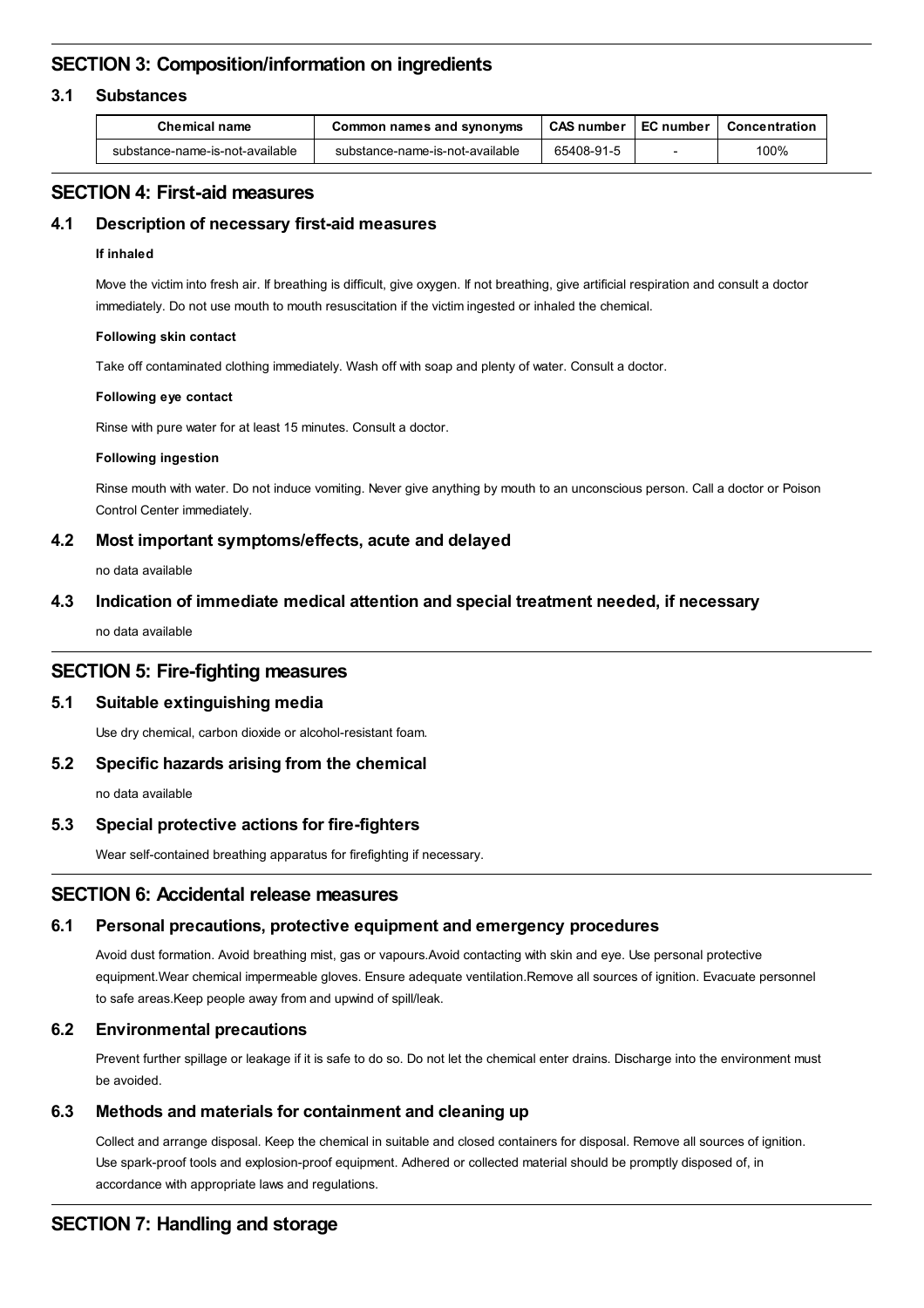#### **7.1 Precautions for safe handling**

Handling in a well ventilated place. Wear suitable protective clothing. Avoid contact with skin and eyes. Avoid formation of dust and aerosols. Use non-sparking tools. Prevent fire caused by electrostatic discharge steam.

#### **7.2 Conditions for safe storage, including any incompatibilities**

Store the container tightly closed in a dry, cool and well-ventilated place. Store apart from foodstuff containers or incompatible materials.

Recommended storage temperature: Store at -20°C

### **SECTION 8: Exposure controls/personal protection**

#### **8.1 Control parameters**

**Occupational Exposure limit values**

no data available

**Biological limit values**

no data available

#### **8.2 Appropriate engineering controls**

Ensure adequate ventilation. Handle in accordance with good industrial hygiene and safety practice. Set up emergency exits and the risk-elimination area.

#### **8.3 Individual protection measures, such as personal protective equipment (PPE)**

#### **Eye/face protection**

Wear tightly fitting safety goggles with side-shields conforming to EN 166(EU) or NIOSH (US).

#### **Skin protection**

Wear fire/flame resistant and impervious clothing. Handle with gloves. Gloves must be inspected prior to use. Wash and dry hands. The selected protective gloves have to satisfy the specifications of EU Directive 89/686/EEC and the standard EN 374 derived from it.

#### **Respiratory protection**

If the exposure limits are exceeded, irritation or other symptoms are experienced, use a full-face respirator.

**Thermal hazards**

no data available

# **SECTION 9: Physical and chemical properties and safety characteristics**

| <b>Physical state</b>                                              | no data available |  |  |
|--------------------------------------------------------------------|-------------------|--|--|
| Colour                                                             | no data available |  |  |
| Odour                                                              | no data available |  |  |
| Melting point/freezing point                                       | no data available |  |  |
| <b>Boiling point or initial boiling point 490.4 °C at 760 mmHg</b> |                   |  |  |
| and boiling range                                                  |                   |  |  |
| <b>Flammability</b>                                                | no data available |  |  |
| Lower and upper explosion                                          | no data available |  |  |
| limit/flammability limit                                           |                   |  |  |
| <b>Flash point</b>                                                 | 196.1°C           |  |  |
| <b>Auto-ignition temperature</b>                                   | no data available |  |  |
| Decomposition temperature                                          | no data available |  |  |
| рH                                                                 | no data available |  |  |
| <b>Kinematic viscosity</b>                                         | no data available |  |  |
| <b>Solubility</b>                                                  | no data available |  |  |
| <b>Partition coefficient n-</b>                                    | no data available |  |  |
| octanol/water                                                      |                   |  |  |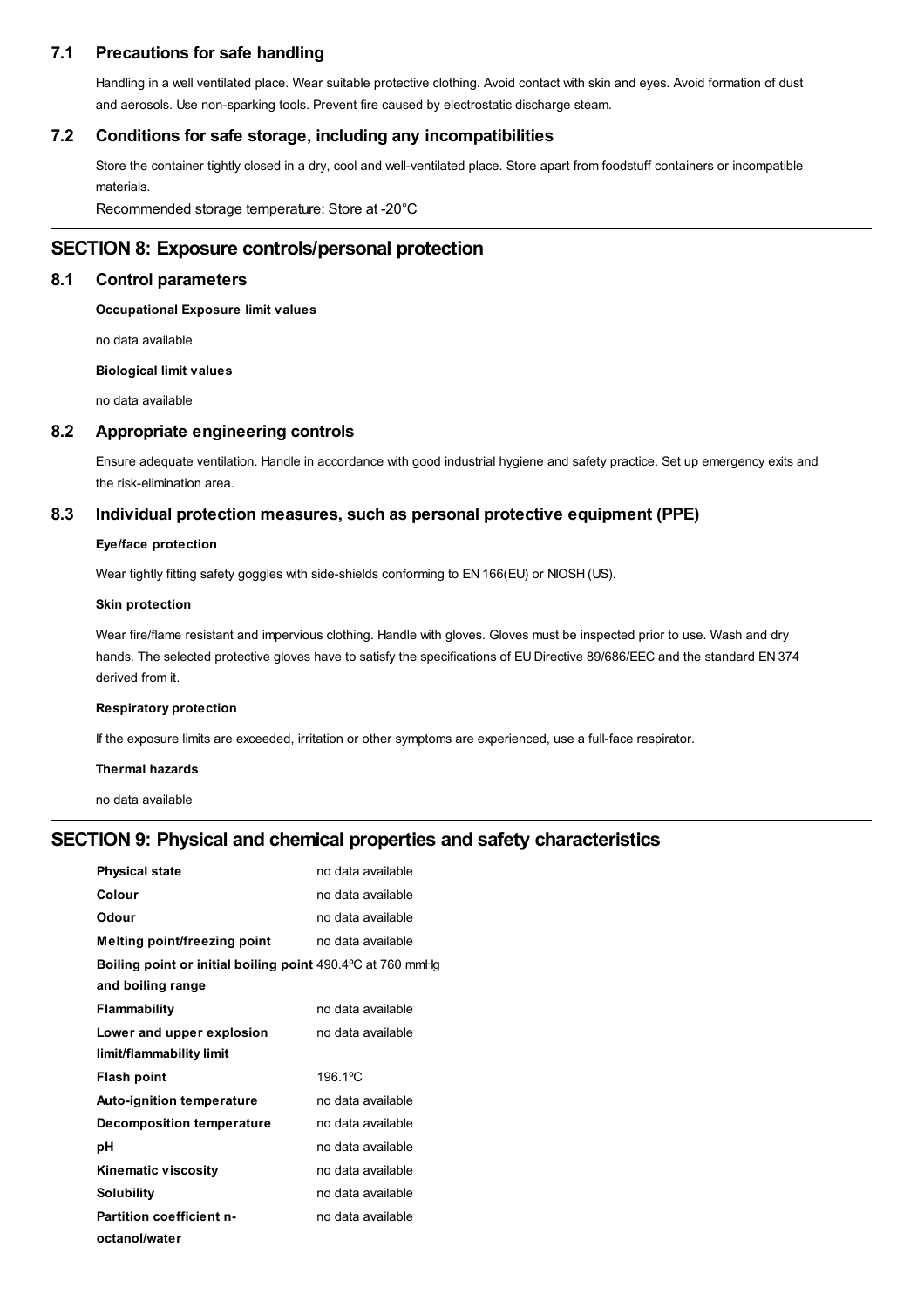**Vapour pressure** no data available **Density and/or relative density** 1.336g/cm3 **Relative vapour density** no data available **Particle characteristics** no data available

# **SECTION 10: Stability and reactivity**

### **10.1 Reactivity**

no data available

### **10.2 Chemical stability**

no data available

### **10.3 Possibility of hazardous reactions**

no data available

### **10.4 Conditions to avoid**

no data available

### **10.5 Incompatible materials**

no data available

### **10.6 Hazardous decomposition products**

no data available

# **SECTION 11: Toxicological information**

#### **Acute toxicity**

- Oral: no data available
- Inhalation: no data available
- Dermal: no data available

### **Skin corrosion/irritation**

no data available

**Serious eye damage/irritation**

no data available

**Respiratory or skin sensitization**

no data available

**Germ cell mutagenicity**

no data available

#### **Carcinogenicity**

no data available

**Reproductive toxicity**

no data available

### **STOT-single exposure**

no data available

**STOT-repeated exposure**

no data available

#### **Aspiration hazard**

no data available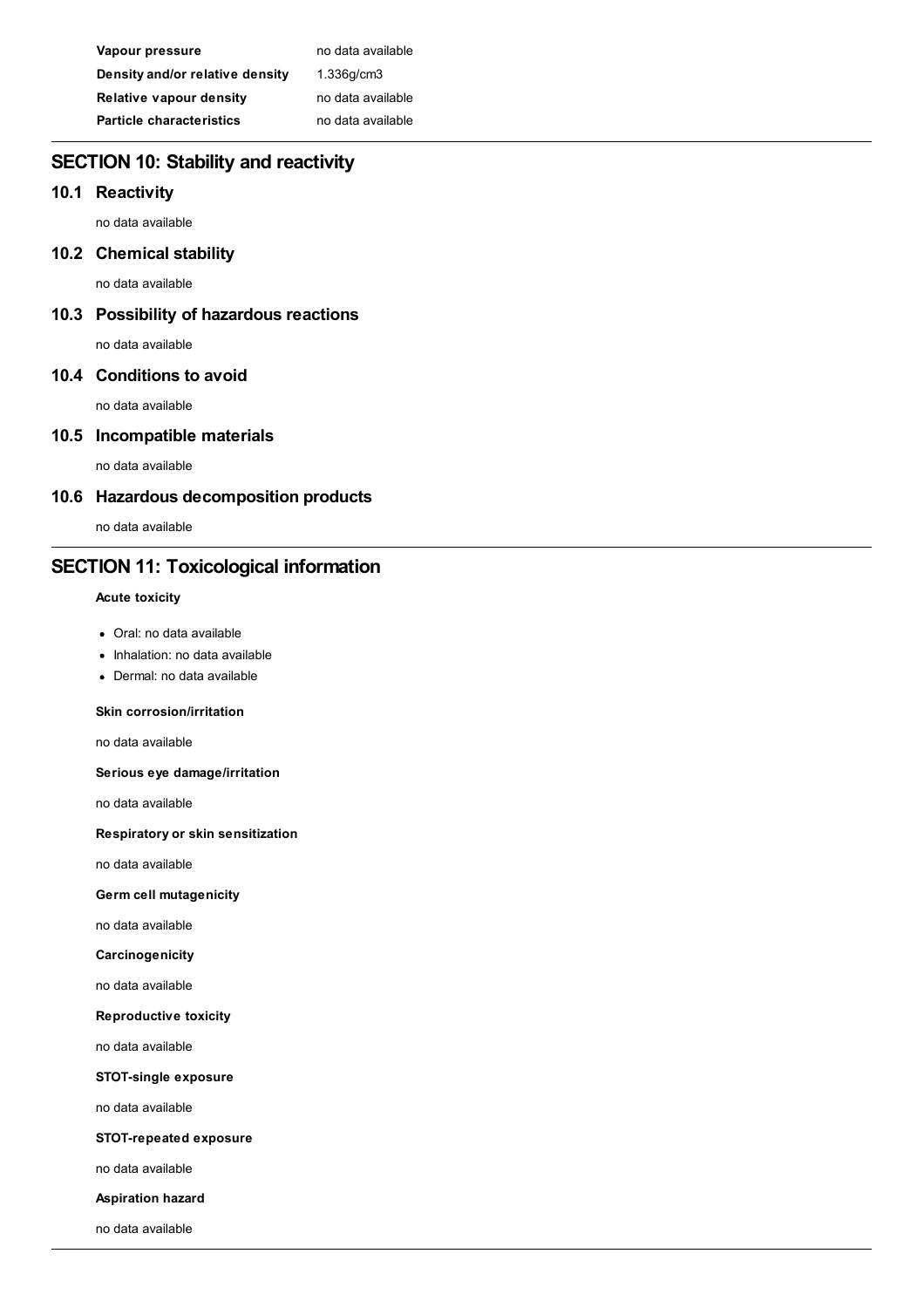# **SECTION 12: Ecological information**

# **12.1 Toxicity**

- Toxicity to fish: no data available
- Toxicity to daphnia and other aquatic invertebrates: no data available
- Toxicity to algae: no data available
- Toxicity to microorganisms: no data available

# **12.2 Persistence and degradability**

no data available

### **12.3 Bioaccumulative potential**

no data available

### **12.4 Mobility in soil**

no data available

# **12.5 Other adverse effects**

no data available

# **SECTION 13: Disposal considerations**

# **13.1 Disposal methods**

#### **Product**

The material can be disposed of by removal to a licensed chemical destruction plant or by controlled incineration with flue gas scrubbing. Do not contaminate water, foodstuffs, feed or seed by storage or disposal. Do not discharge to sewer systems.

#### **Contaminated packaging**

Containers can be triply rinsed (or equivalent) and offered for recycling or reconditioning. Alternatively, the packaging can be punctured to make it unusable for other purposes and then be disposed of in a sanitary landfill. Controlled incineration with flue gas scrubbing is possible for combustible packaging materials.

# **SECTION 14: Transport information**

# **14.1 UN Number**

|      | ADR/RID: no data available                          | IMDG: no data available | IATA: no data available |
|------|-----------------------------------------------------|-------------------------|-------------------------|
|      | 14.2 UN Proper Shipping Name                        |                         |                         |
|      | ADR/RID: no data available                          | IMDG: no data available | IATA: no data available |
|      | 14.3 Transport hazard class(es)                     |                         |                         |
|      | ADR/RID: no data available                          | IMDG: no data available | IATA: no data available |
|      | 14.4 Packing group, if applicable                   |                         |                         |
|      | ADR/RID: no data available                          | IMDG: no data available | IATA: no data available |
|      | 14.5 Environmental hazards                          |                         |                         |
|      | ADR/RID: No                                         | IMDG: No                | IATA: No                |
| 14.6 | <b>Special precautions for user</b>                 |                         |                         |
|      | no data available                                   |                         |                         |
|      | 14.7 Transport in bulk according to IMO instruments |                         |                         |

no data available

# **SECTION 15: Regulatory information**

# **15.1 Safety, health and environmental regulations specific for the product in question**